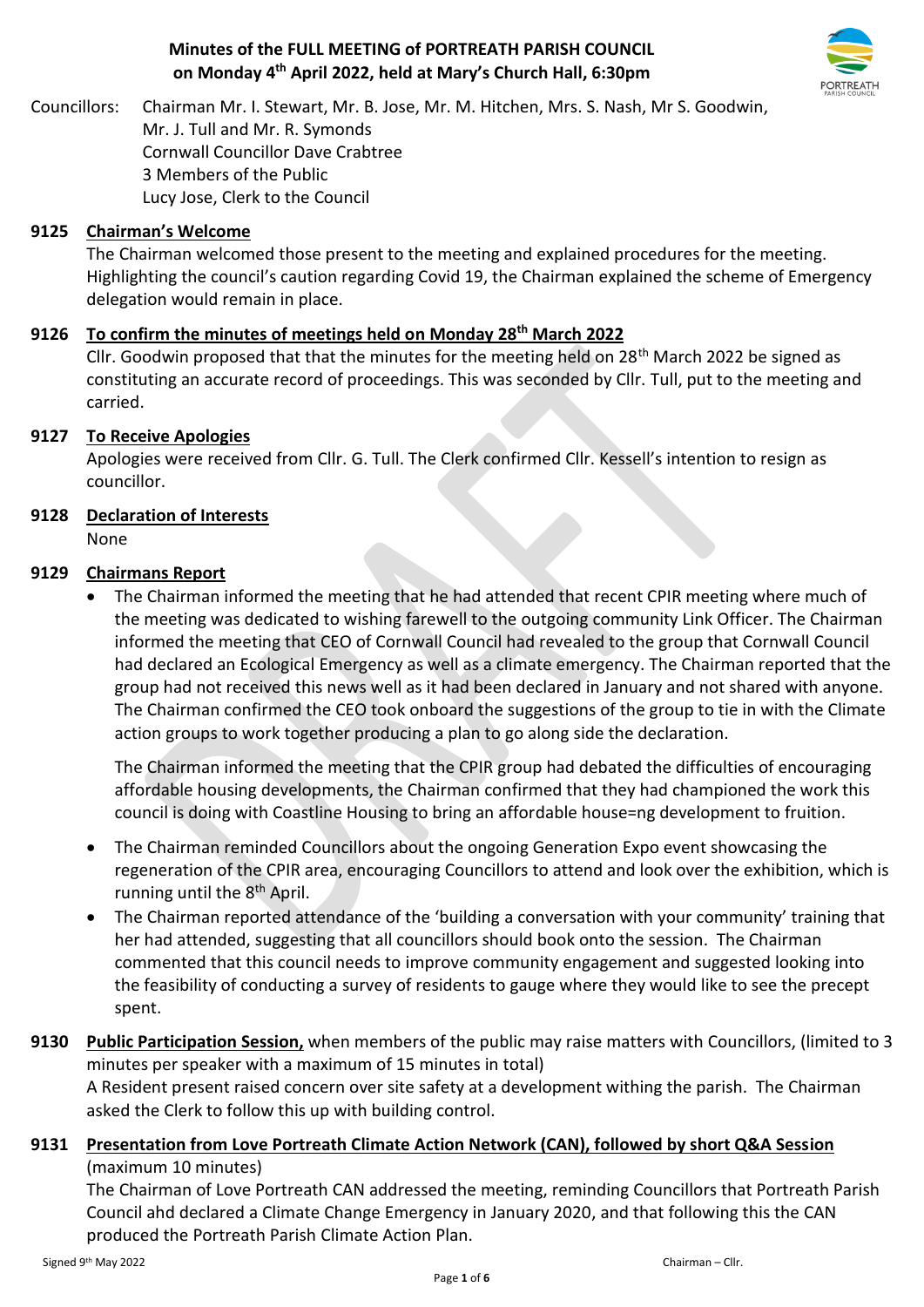

The CAN Chairman commented that the council had worked towards some of the actions identified in the plan, but acknowledged there were some that the council would struggle to meet. The CAN Chairman commented that there were around 30 contributors to the group at present and that the group were now meeting in person. The CAN Chairman commented that the pandemic had made it difficult to get the group running during 2020 & 21. The CAN Chairman highlighted a number of projects and achievements of the group to date:

- Merging with #Love Portreath to create Love Portreath CAN
- Working with Cllrs Nash and Symonds as link to this Council and Portreath Improvements Committee (PIC)
- Relaunch of a monthly beach and village litter pick, on the first Sunday of each month meeting at the Portreath Arms, 11am.
- The start of a signage project involving both he Parish Council and PIC encouraging visitors to be responsible with disposal of litter.

Moving forward the CAN Chairman commented that there were a number of projects coming up including:

- Lobbying of Cornwall Council to provide recycling points and additional bins in the village
- Hosting a Home Energy Even on the 5th May running from 3:30- 8pm, including activities for children, trade stands and speakers including a presentation 'demystifying energy bills'.
- Continuing to look into the feasibility of installing EV charging points within the parish.
- Lobbing Gwel an Mor to address the litter problem caused by the construction of further lodges.
- Creating a business showcase, to create a directory of businesses green credentials and to encourage local businesses to reduce their carbon footprint.

The CAN Chairman informed the meeting that representative continue to attend the CPIR Climate Action group meetings on behalf of the council and hope to attend the Green Energy Event in Chasewater in the coming weeks.

### **9132 To receive the report of Cornwall Councillor Dave Crabtree,** authorise any actions and consider any associated expenditure

- *Tehidy Woods* CC Crabtree confirmed that the Cornwall Council proposal in implements parking charges at Tehidy Woods had been pulled for now and that the park management, Cornwall Council and Illogan Parish Council were working together to look at ways the wood could become more profitable.
- *Chynance Bollards* CC Crabtree confirmed that a date had been set with the affected residents, Cormac and a representative from Legal Services at Cornwall Council. CC Crabtree informed the meeting that they hoped this would draw a close on the matter but concurred that the final outcome may come after the meeting due to the legal service team's involvement.
- *Tregea Hill* CC Crabtree confirmed that there had been no progress on the proposals this month, but they continue to chase Cormac for some action and have highlighted the desperate need for the bottom of the hill to be resurfaced. CC Crabtree confirmed that he was in regular contact with the head of Cormac on the matter.
- *Sand Build Up CC Crabtree informed the councillors, that following meeting with Cornwall Council,* MP George Eustice and the Environments agency iit had been agreed that the build up of sand on the beach against the Harbour Wall was not causing and damage and that in fact the wall was being protected by the sand and therefor no action would be taken to move the sand. CC Crabtree commented that it was thought the land was owned by the Duchy of Cornwall and in fact their responsibility to maintain.

#### **9132 Planning**

- **(a)** To give consideration as consultees to:
	- **i)** Addition of 9 holiday lets to existing site with variation of condition 2 of decision PA15/07899 dated 26/11/2015

#### **North Coast Holiday Cottages, New Portreath Road, Redruth – PA22/02354**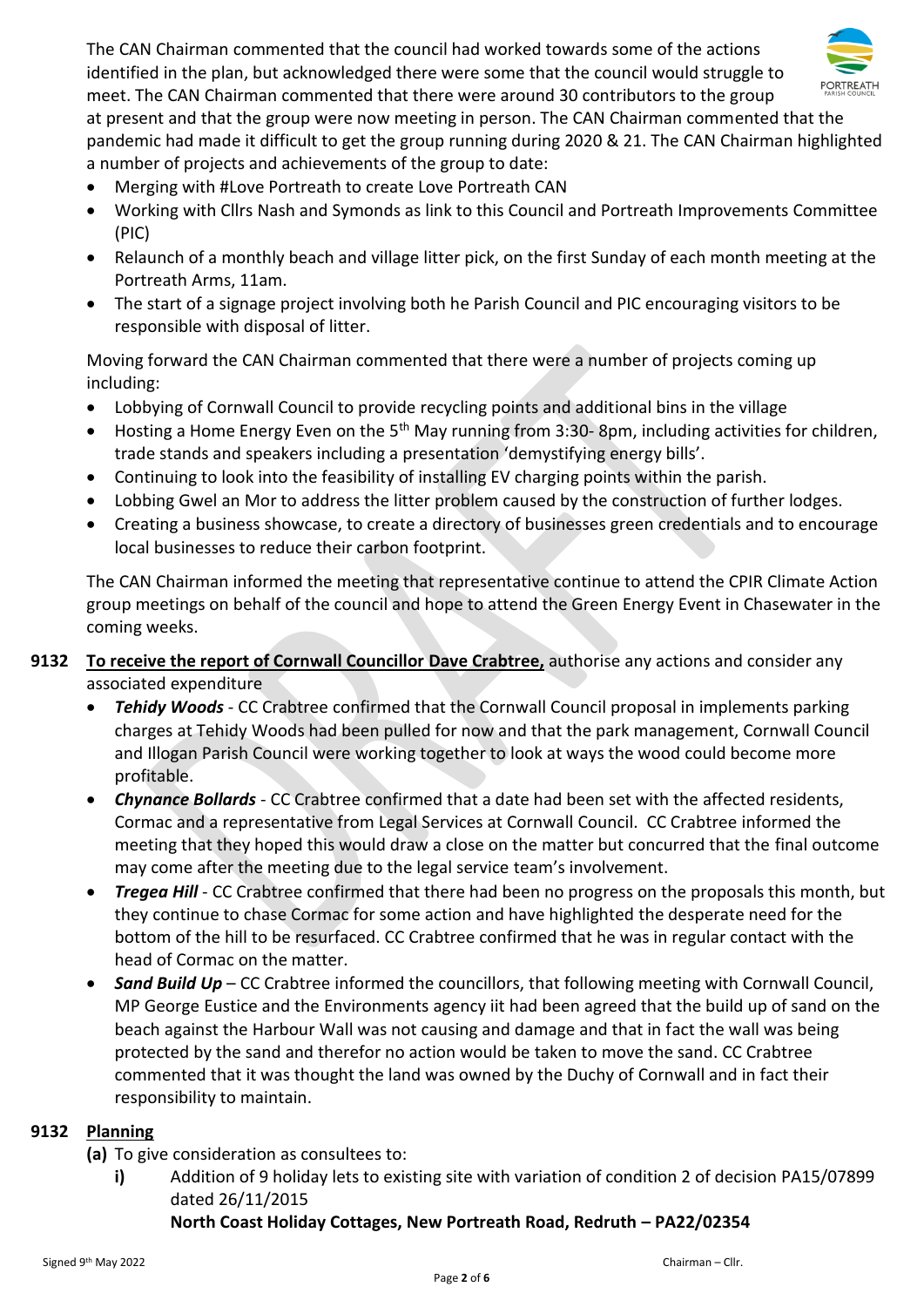Following short debate Cllr. Tull proposed that Members of Portreath Parish Council Support the Proposal. This was seconded by Cllr. Jose, put to the meeting and carried. Cllr. Hitchen abstained from voting.



**ii)** Extension of existing self-contained annexe

**Upper Beach House, The Annexe, Smugglers Cove, Portreath – PA22/02115** The Chairman summarised the proposal, Councillors considered the planning history of the property. Councillors considered the design and the increase in mass of the proposal. Councillors raised concern that the development may cause harm to the ANOB and would be significantly bigger than the original converted garage.

Cllr Jose proposed that Members of Portreath Parish Council object to the proposal, on the grounds that the proposed would be over development of the site and the visual impact of the proposed within the Area of Outstanding Natural Beauty. This was seconded by Cllr. Goodwin, put to the meeting and carried unanimously.

- **iii)** Works to trees subject to a Tree Preservation Order (TPO), works to include: T1 remove branch from Holm Oak tree; T2 – remove 3 lowest branches from Ash tree; T3 – fell damaged Ash tree; and T4 – fell twin stemmed supressed Ash tree. **Bassets Acres Holiday Apartments, Glenfeadon terrace – PA22/02683** Following short discussion Councillors unanimously **RESLOVED** to support this application.
- **iv)** Application for a lawful Development Certificate foe existing use for retention of caravan for use as a residential dwelling in the garden of 6 Greenfield Terrace **6 Greenfield Terrace, Portreath – PA22/00202** Prior to discussion of the details of the proposal, the applicant spoke in support of the proposal. Following short discussion Cllr. Goodwin proposed that Members of Portreath Parish Council support the application. This was seconded y Cllr. Jose, put to the meeting and carried unanimously.
- **(b)** To give consideration as consultees to any planning applications received since the preparation of this agenda

The Clerk confirmed that planning application PA22/02650 had been received since the preparation of the agenda and would be considered at the next meeting of the council.

- **(c)** To give consideration to any planning applications referred to the council under the 5-day notice protocol
	- None
- **(d)** To note any planning appeals

The meeting noted that the appeal for planning application PA20/10946 had been dismissed.

**(e)** To receive the report of planning decisions and correspondence and authorise any actions The meeting noted that planning applications PA22/00175 and PA21/12592 had been approved.

The Clerk reported that the planning officer had requested clarification of the council's intention with their comment for planning application PA22/12616. The Clerk confirmed that following email consultation with councillors that it had been confirmed with the planning officer that Portreath Parish Council supports the proposal outlined in application PA21/12616.

The Clerk reported a number of complaints from members of the public relating to development within the parish that was being carried out without planning consent.

The Clerk explained the enforcement process and that the council could not report on enforcement cases in meetings due to GDPR UK regulations.

The Clerk highlighted how to use the Cornwall Council Planning portal and the system for reporting developments that did not have planning consent via the Cornwall Council website. The Clerk confirmed that reports would be confidential and that the names of those lodging the reports would not be made available to the developers. The Clerk agreed to add details of how to report potential unlawful developments on the website and Facebook pages.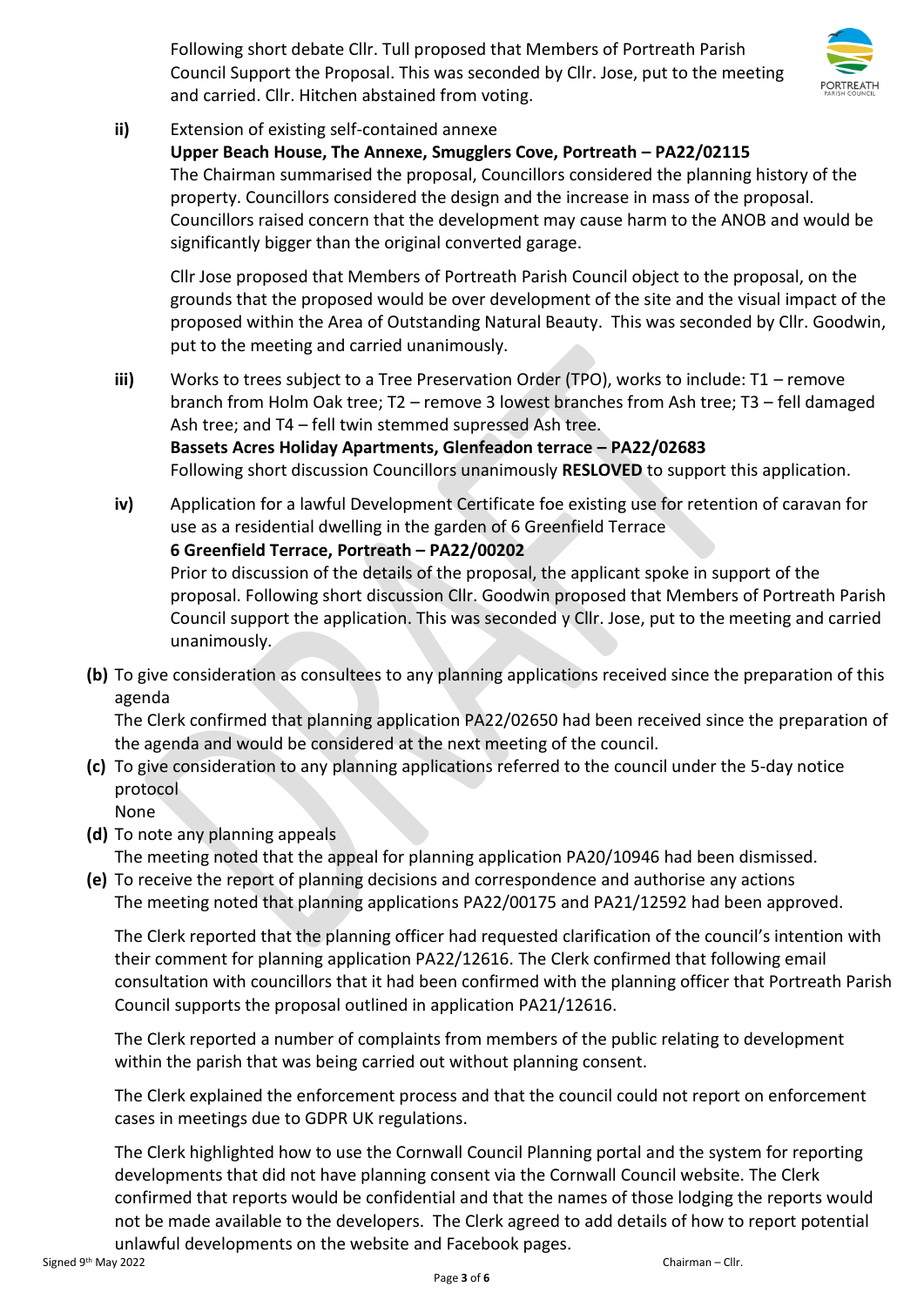# **9133 To receive the following reports,** authorise any action and consider associated expenditure



- **(a) Finance** 
	- **i)** To receive report on the balance of the bank account The Clerk reported that on the  $31^{st}$  March 2022 balance of the current account stood at £19,524.14 and the balance of the Savings Account stood at £30,238.38. The Bank statements were signed by The Chairman.
	- **ii)** To approve the bank reconciliation for the month of March 2022 The Clerk presented the Bank reconciliation for the month of March 2022 to the meeting. This was approved by councillors and signed by The Chairman.
	- iii) To receive the Payment Schedule for the period 1<sup>st</sup> March 2022–31<sup>st</sup> March 2022 and authorise payment of invoices received and payments scheduled for 1<sup>st</sup> April 2022 – 30<sup>th</sup> April 2022 Out lining the payment schedule the Clerk detailed payments made totalling £7107.72 for the period 1<sup>st</sup> March 2022 – 31<sup>st</sup> March 2022 and payments totalling £3952.00 due for payments in the period April 2022 –  $30<sup>th</sup>$  April 2022.

The Chairman proposed that the clerk line up payments as listed in the schedule. This was seconded by Cllr. Hitchen, put to the meeting and carried unanimously.

The Clerk presented a schedule of outstanding payment for the year 21/22. Informing members that this would be useful when looking at the budget in the future. The meting noted that there was £5718.00 committed from the 21/22 budget that had not yet been invoiced.

**iv)** To note any income received The meeting noted income of £16.39 received as interest from Unity Trust Bank.

Clerk suggested moving some funds across to the instant savings account in order to maximise any intertest accruing. Councillors concurred that this made good financial scene and it was unanimously **RESOLVED** that the Clerk to transfer £10,000 to the Instant Access Account from the Current Account.

**v)** To note 'Non-Domestic Rates Demand Notice 2022/23' from Cornwall Council for Public Toilets and Former Public Toilets, Beach Road Portreath.

The meeting noted Zero charge for both buildings.

### **(b) Finance and Staffing Committee Report**

**i)** General Report

Chairman of the Finance & Staffing Committee outlined the work of the committee since its formulation if the Committee in 2021, highlighting:

- Creating of the Terms of Reference for the Committee
- Review of Clerks Contract
- Review of the Clerks Job Description
- 22/23 Budget Setting
- 22/23 Precept Setting
- Review of the Financial Regulations

Cllr. Goodwin thanked the Clerk for their support during the year and commented that the Clerk had kept a tight rein on the budget and that there had been no surprizes throughout the year.

Cllr. Goodwin commented that the Council needed to consider its priorities, plans and ambitions prior to creating a three-year plan.

### **(c) Clerks Report**

- **i)** General report
	- *Training:* The Clerk encouraged councillors to look at the CALC training schedule and identify any training courses that they would like to attend. The Clerk suggested that they attend the SLCC South West Training Seminar in May, the first in person session since 2020.

The Council agreed that this would be beneficial to both the Clerk and the Council and **RESOLVED** that the Clerk should book this training.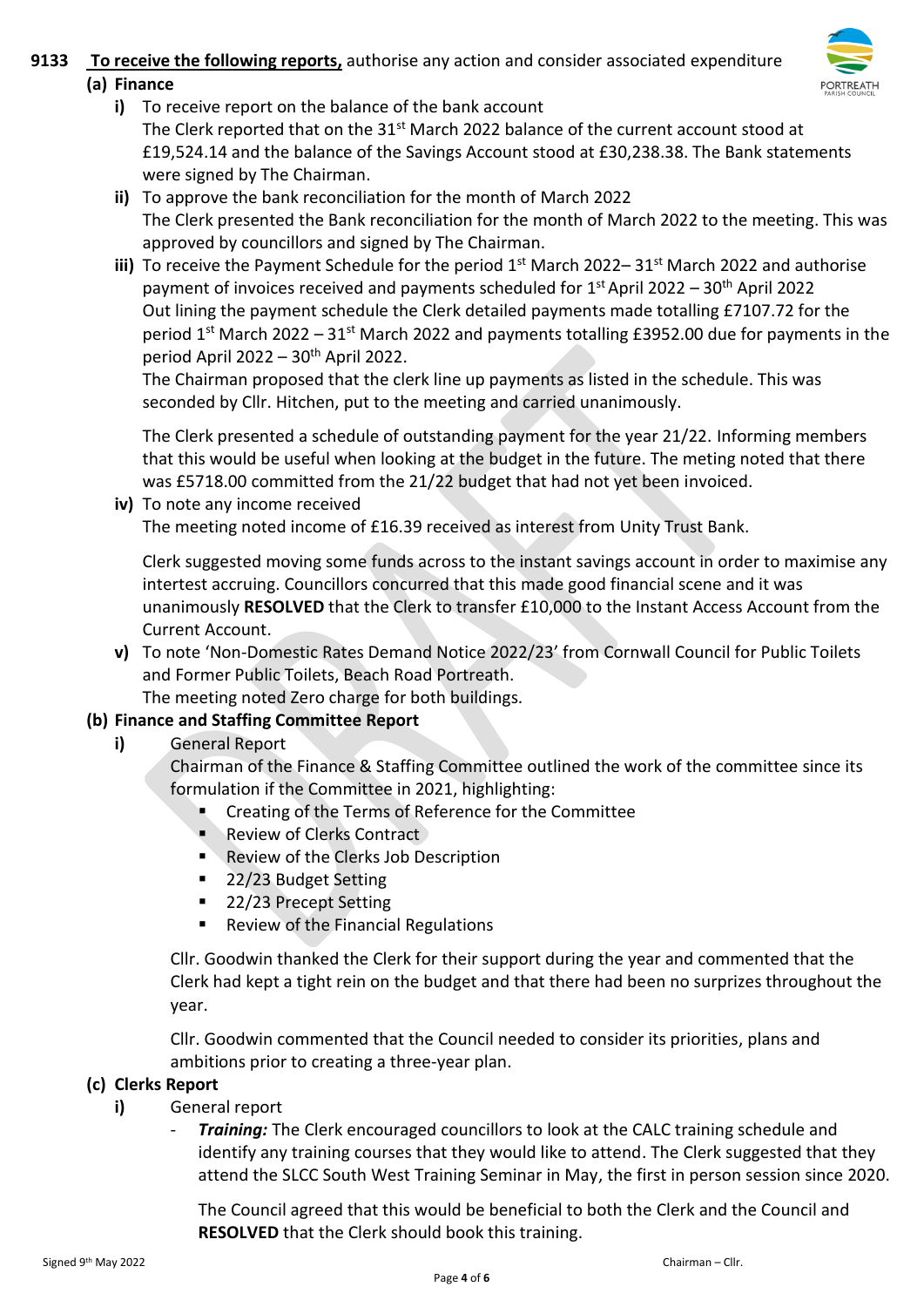

- *Annual Parish Meeting:* The Clerk confirmed the date for the meeting as the 23<sup>rd</sup> May. The Clerk asked councillor to identify any groups that should be invited which may not already be on the invite list. The Clerk asked Councillor to support the event by donating refreshments to be served at the meeting.
- Audit: The Clerk confirmed that both the internal audit and the Annual Governance and Accountability Review (AGAR) were now under way. The Clerk informed Councillors of the work involved for the process and indicated that they hoped to have the AGAR forms ready to sign off at the May meeting.
- Police Liaison Group Meeting: It was confirmed that Cllr. G Tull would attend this meeting as the current volunteer was unavailable to attend.
- **Cllr Kessell:** The Clerk informed the meeting that it was the intention of Cllr. Kessell to resign from his position as Councillor. The Clerk informed the meeting that once the Chairman had received a formal resignation the process to fill the position would begin. The Clerk outlined the process for replacing councillors an stated that in reality it was unlikely that the positioned would be filled before the June meeting.
- **ii)** Platinum Jubilee

The Clerk reported that beacon had been ordered and that the Jubilee seeds had arrived ready for distribution to the school and preschool. The Clerk commented that they would advertise the remaining seed packs on the website and Facebook pages.

**iii)** Ratify the decision made under delegated authority to make a donation of £250 to Disasters Emergency Committee Ukraine Appeal, in support of the Portreath Community Fundraising Group coffee morning & Raffle. *(Donation made under GPoC General Power of Competence)* The Council unanimously **RESOLVED** to Ratify the decision made under delegated authority to make a donation of £250 to Disasters Emergency Committee Ukraine Appeal, in support of the Portreath Community Fundraising Group coffee morning & Raffle. (Donation made under GPoC General Power of Competence)

### **9134 Update on projects for the year 21/22,** authorise any action and consider associated expenditure

# **a) Former Public Toilets**

# **i)** General update

The Chairman confirmed that the former toilets are currently being used as c a council store area, and therefore regularly visited by councillors and staff.

**ii)** Update on the feasibility study for the passing of the former toilet building the PIC, for use as a joint community venture, including office space of the Parish Council, authorise any action and consider associated expenditure

The Clerk reported correspondence from PIC indicating that they no longer wish to peruse the transfer of the former public toilets.

# **b) Public Toilets**

The Chairman confirmed that the skirtings had been fitted in the toilets to protect the walls when the contractors are mopping.

It was confirmed that the toilets had moved to all cubicles being open daily from the 1<sup>st</sup> April. The meeting noted that the facilities had been overwhelmed during the recent period of fine weather, and there had been a number of complaints about cleanliness.

Cllr. Jose outlined the ongoing minor maintenance that ahd arisen during the month of March.

# **c) Neighbourhood Development Plan (NDP)**

The chairman summarised the NDP stating that following the examination of the document there were a number of pieces of work that needed completing prior to referendum. The Chairman confirmed that he and Cllr. Goodwin were in communication with Cornwall Council to ensure this work is completed, the meeting noted that at this stage it was the responsibility of Cornwall Council to undertake the majority of the work.

### **d) Signage**

The Chairman confirmed that the signs had been collected and look fantastic. The Chairman commented that they are still awaiting the confirmation of the excavation licence, but the date for the signs being installed was the  $27<sup>th</sup>$  June.